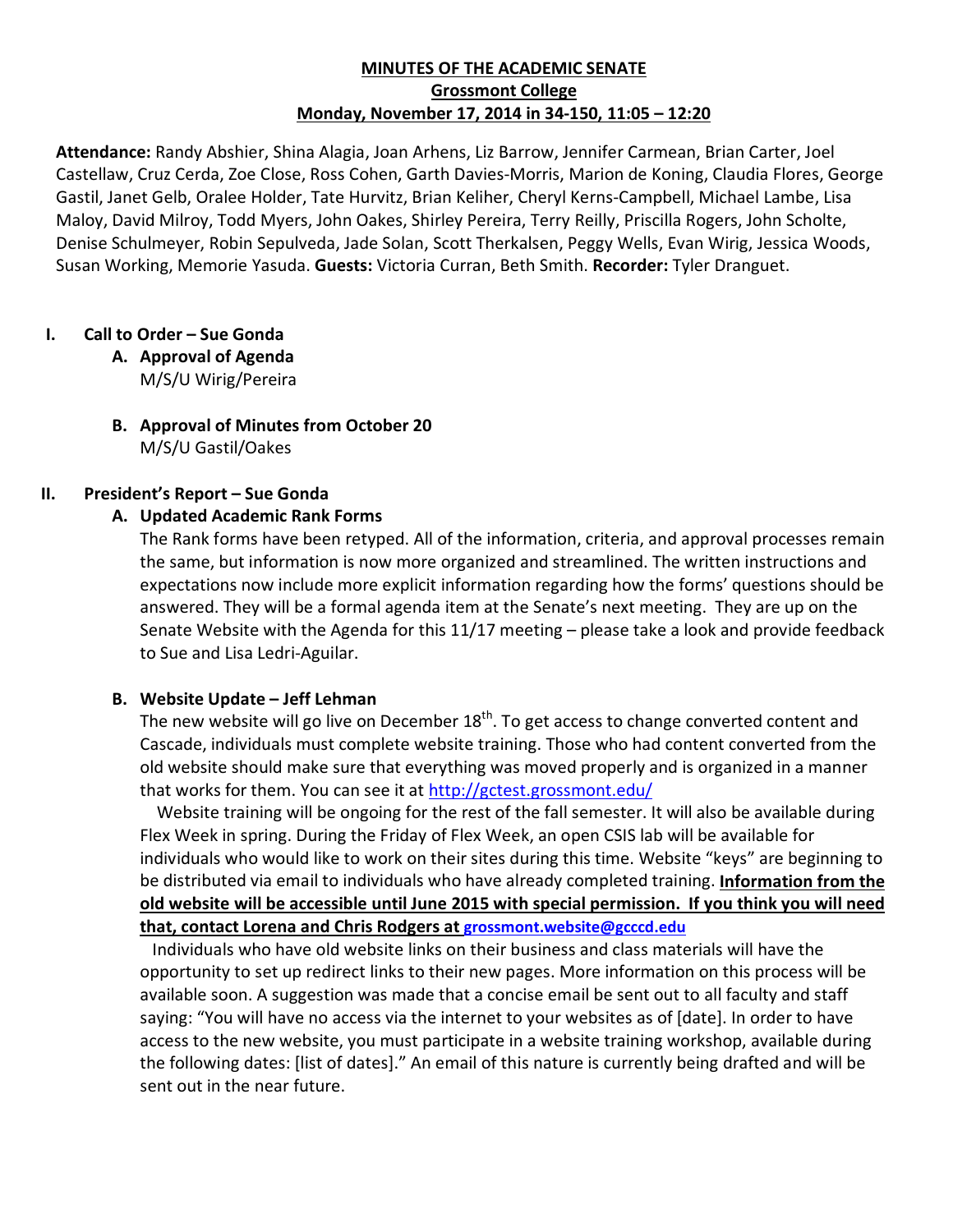# **C. Staffing Plan**

The College is beginning the second stage of its Staffing Plan. The first phase's goal was to acquire comparable data to other colleges. The subsequent report included some data that appeared to be erroneous, but comparing one college to another is similar to comparing apples and oranges divisions and departments are not structured the same way. One item that did become apparent in the report was that Grossmont College offers more reassign time than other colleges and has fewer administrators. A collegial staffing plan is in process that will utilize program review recommendations and additional data that is to be collected.

# **D. Cross-Discipline Prerequisites**

A plan to handle cross-discipline prerequisites (CDPs) is currently being drafted and steps are being established to ensure that the process is as streamlined as possible. A pilot program for these hard-blocked CDPs will begin in Spring 2015 to see if the process needs any adjustments before going live for the entire college. The goal is to create a balance between making sure that students do not avoid courses because of their prerequisites, but also to make sure that no severe gridlocks are created as a result of prerequisites. Department chairs for these CDPs (English, Math, and ESL) will soon be brought into the discussion alongside Student Services. The criteria for choosing which courses will have CDPs is currently in discussion. Chris Tarman is currently pulling data on the most popular classes that students take first and the success rate for students who have taken suggested prerequisites for a course versus those who have not. This new cross discipline prerequisite system is set to go live for the entire College in Spring 2016 with a formal presentation on it coming in Spring 2015. A concern was voiced discussing students who submit previous transcripts to the College before registering. Many of these students have difficulty registering because until registration they believed their prerequisites had been cleared. Because of this, there should be a process posted online for students to see how to get their course clearances.

#### **E. Student Mental Health Counselor**

A new student mental health counselor is starting this month and will be available to see students beginning next semester.

#### **F. Academic Senate President Election Results**

Tate Hurvitz has been elected as the new Academic Senate President elect. A huge thank you was extended to both Cary Willard and Tate Hurvitz for running to become the next Academic Senate President. Their contributions to the conversation defining the Academic Senate were truly appreciated.

# **III. Action Items – Sue Gonda**

# **A. Revised Faculty Instructional Evaluation Form**

Recent discussions regarding evaluation scores have surfaced regarding whether comments are required for an instructor who receives a 3.5 score or lower. If someone receives a 3.5 or below for their overall evaluation score, an explanation should accompany that score. The current evaluation form does not require commentary. We also need future discussions and professional development training about conducting evaluations. Suggestions included statements such as "Suggestions and Comments (Required)," "Suggestions and Comments to justify your score" and "If the instructor has received a 3.5 or below, document suggestions below," and the addition of a "Score Justification" directly underneath the recipient's score. Lacking guidance as to where evaluator commentary and documentation should go (Suggestions or Recommendations), senators suggested that this issue should be discussed at the District level with the Union, and this form should be voted upon as is.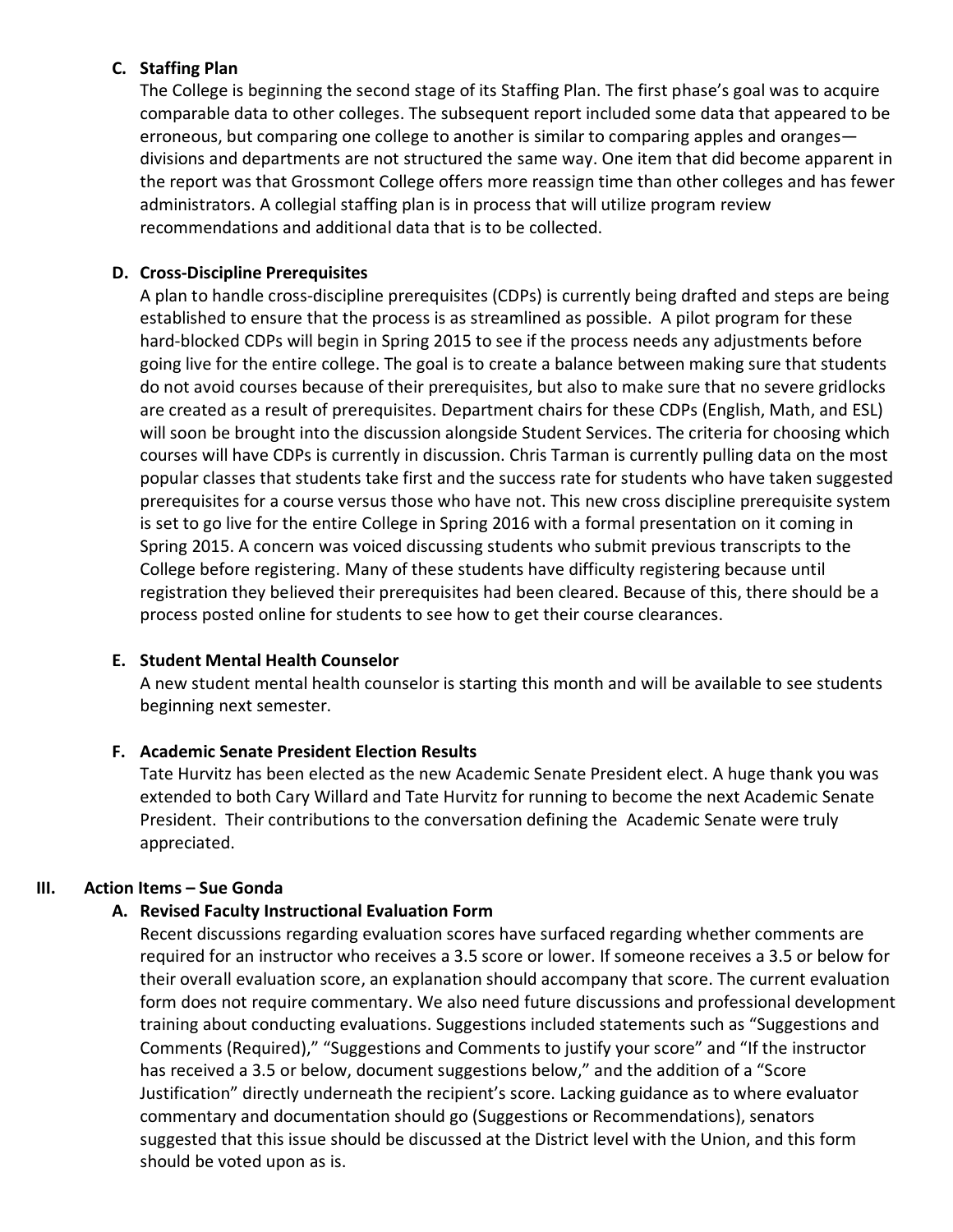# **IV. Information Items**

# **A. Equity Plan – Beth Smith**

On December 9<sup>th</sup>, the Student Equity plan will be presented to the Governing Board for approval. The plan is currently being shown to faculty and staff campus-wide for input and recommendations. A concern regarding Page 9 of the plan was raised regarding potential assumptions that could be made from the summary. While many developmental courses have seen an increase in course completion rates, the plan's definition of Student Success does not measure Student Success in this manner. The inclusion of a more precise, clarified definition of Student Success in this part of the Plan was suggested as a result.

The Plan focuses on data reflecting disproportionate student success rates among our groups of students—an achievement gap, but data will continue to be collected throughout this process. The College will be analyzing metrics to look at preparation rates as well as finding and correcting areas of disproportionate impact. An additional suggestion included adding the following activity for Goal 1 on Plan Page 6: "Work with the Latino Student and Faculty Alliance to develop greater outreach to Latino students. Meeting attendees were encouraged to see where their departments would be involved in the Plan's different goals and activities. A total of \$732,000 will be available in state funding to create better student equity.

## **B. Blackboard Containers & Distance Education Data – Janet Gelb**

- **Blackboard Containers:** I.S. will begin deleting old Blackboard containers starting in Summer 2015. During the Spring semester, instructors will receive emails with instructions on how to archive old containers and download content that they may want to save. Only seven (7) semesters of containers (including summer) will be retained. For instructors who only wish to retain their grades, it is recommended that they export their Blackboard gradebooks into Excel or print them to retain hardcopies. Archiving is a relatively quick process and turns the content of old Blackboard containers into a .zip file, allowing instructors to have copies of their containers on their computers to upload again into Bb if needed. However, future iterations of Bb may not be compatible with older containers, so if you really want the content, it is suggested that you copy the content into files on your computer.
- **Distance Education:** A presentation on Distance Education (DE) was recently given to the Governing Board leading the Board to ask why the College's Distance Education success rates are so low. Currently, Cuyamaca and the State's DE success rates both surpass Grossmont's by a small margin. Data currently shows that the majority of distance education students are 25 years old or older and female. There are less Hispanic students currently utilizing DE. Also discovered is that at least 20% of the College's students have taken a DE course and only 7% of the College's population is strictly taking online courses. The Distance Education Committee would like to increase success rates. Currently, the Committee is deciding on a process to help departments identify what curriculum may be suited to DE learning. DE Committee has also recently redesigned the Curriculum form used to propose new DE courses to more closely match the State's Online Initiatives for Distance Education. This new form included more open-ended questions to stay aligned to the higher standards created by both the State's Online Initiatives and the District's "Quality Matters" program. The new form (like the old version) must still be approved by the Curriculum